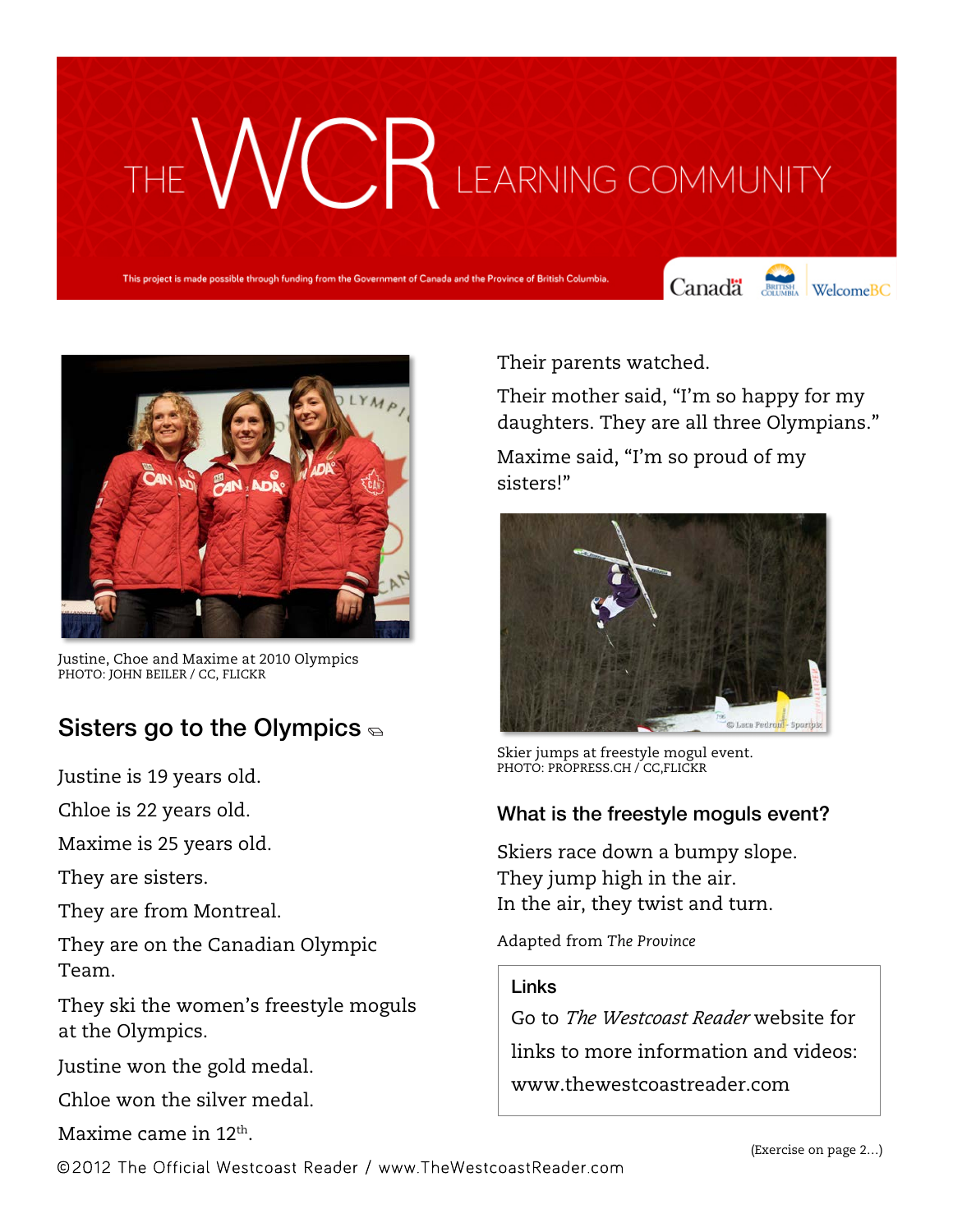## **EXERCISE**

What's the relationship?

Put the right word in each box. The answer key is on page 3.